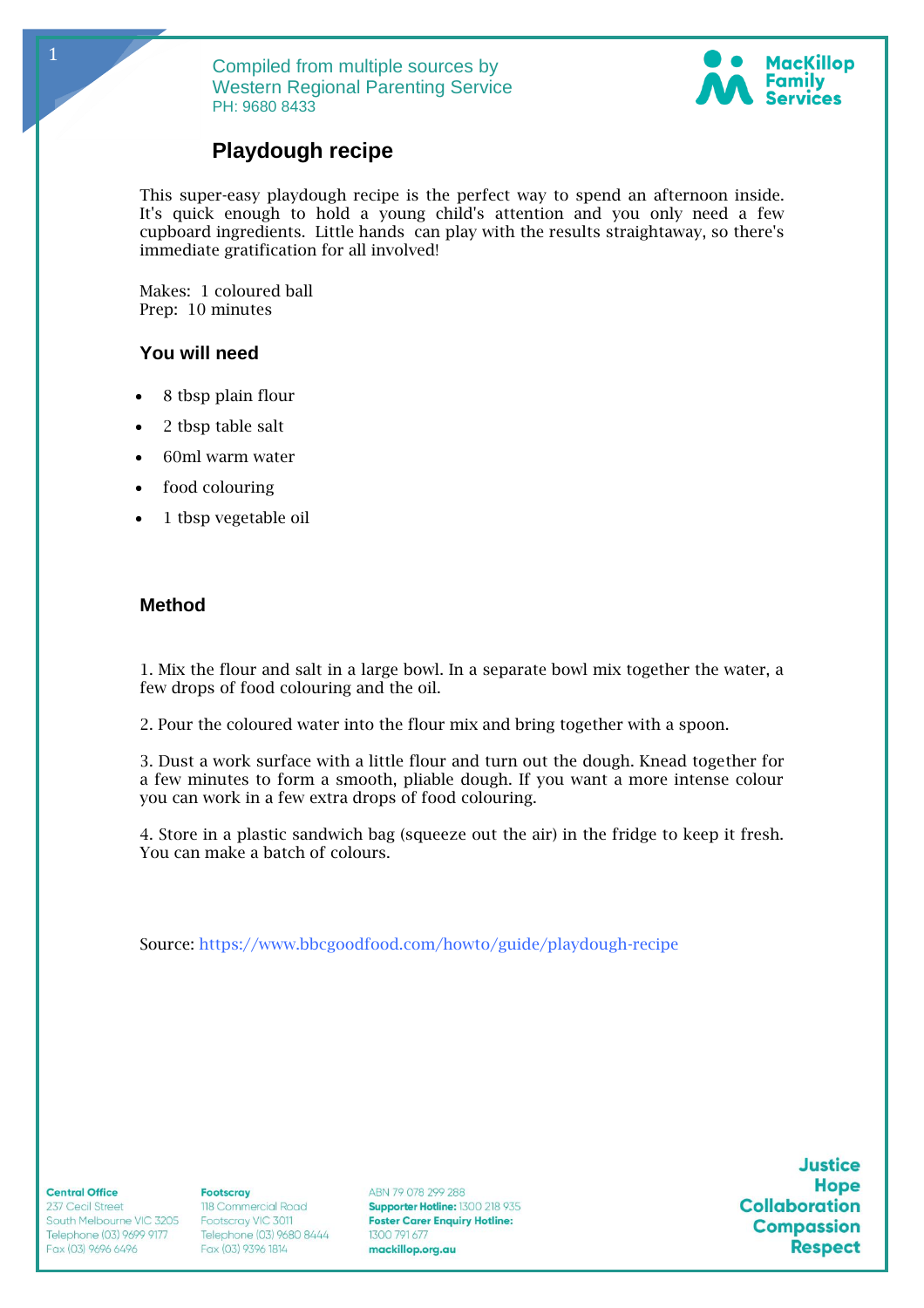



# **How to make Grass Heads**

# **You will need**

- o Old tights/ stockings
- o Some compost or earth
- o Grass seeds
- o Rubber band or thread
- o For decorating googly eyes, felt
- o A pot/jar for your grass head to sit in!

#### **Method**

1) Put 2-3 generous tablespoons full of grass seeds at the bottom of your tights.

2) Then add a lot of earth until you have a nice sized ball. Tie the bottom of the tights. Shape into a ball if necessary.

3) Pinch a "nose", twist it and wrap and tie in place with a rubber band/thread.

4) Glue on googly eyes and mouth with PVA.

5) Place in a yoghurt pot or similar – we had a painted flowerpot (with no holes). Add water and the tights will "soak the water up" into the earth. If you want to speed it up, you can give the head a quick shower under the tap to moisten the earth the first time round. After that take care not make it too wet. Place in a sunny spot!

6) Wait for hair to grow. Make sure you don't keep the head too wet – we did at first, which meant that the mouth fell off and that the googly eyes didn't dry properly for ages. It also means your grass head can get mouldy. So your head should feel moist but not soggy. Basically just add a little water to the pot every so often.

7) Cut your hair. Again and again!



Source:<https://www.redtedart.com/kids-crafts-grass-heads/>

**Central Office** 

237 Cecil Street South Melbourne VIC 3205 Telephone (03) 9699 9177 Fax (03) 9696 6496

**Footscrav** 118 Commercial Road Footscray VIC 3011 Telephone (03) 9680 8444 1300 791 677<br>Fax (03) 9396 1814 **mackillop.org.au** 

ABN 79 078 299 288 Supporter Hotline: 1300 218 935 **Foster Carer Enquiry Hotline:**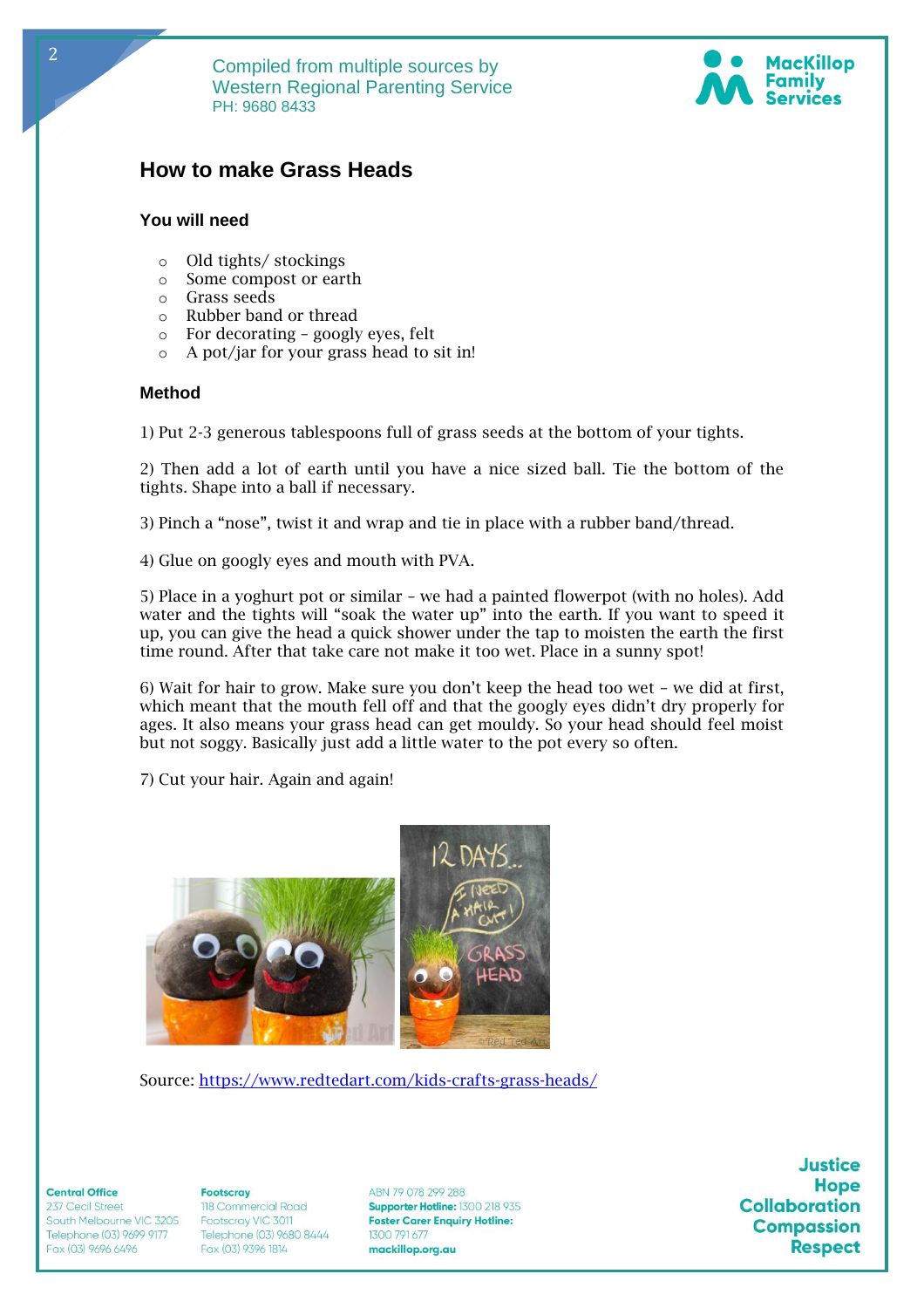



# **How to make a Cootie Catcher**

## **What you need:**

- **Scissors**
- Rectangular sheet of plain paper
- Pen or Markers

## **What you do:**

Follow these step-by-step instructions to create your very own Cootie Catcher.



1. Fold the bottom of the paper to the side of the page to make a triangle.



2. Use scissors to cut off the flap at the top.



3. Open the triangle and you will have a square.



4. Fold one corner of the paper diagonally to the other corner.



5. Open your paper. You will now have a centre point marked on the paper.



**Central Office** 

237 Cecil Street

Fax (03) 9696 6496

South Melbourne VIC 3205

Telephone (03) 9699 9177

**Footscray** 118 Commercial Road Footscray VIC 3011 Telephone (03) 9680 8444 1300 791 677<br>Fax (03) 9396 1814 **mackillop.org.au** 

ABN 79 078 299 288 Supporter Hotline: 1300 218 935 **Foster Carer Enquiry Hotline:**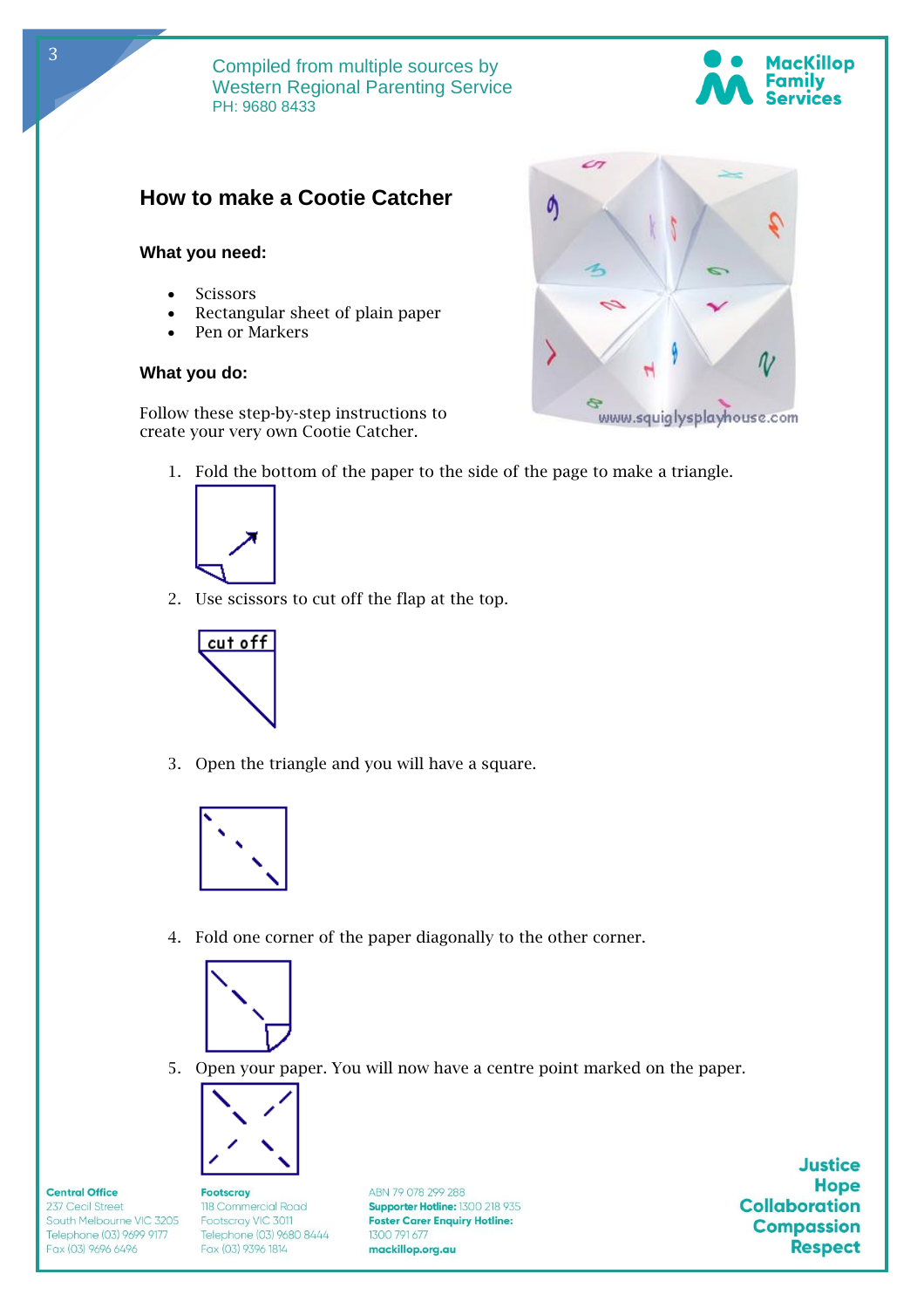

6. Fold each corner of the paper towards the centre.



4

7. When all four corners have been folded, your Cootie Catcher should look like this.



8. Turn the paper over so that the folded sides are face down.



9. Then fold all the corners to the centre diagonally.



10. Once you have folded in the four corners, write the numbers one through 8 on each of the triangles.



11. Hold the paper in front of you as shown and fold it into a square.



12. Now unfold and fold the square in half horizontally.



#### **Central Office**

237 Cecil Street South Melbourne VIC 3205 Telephone (03) 9699 9177 Fax (03) 9696 6496

**Footscray** 118 Commercial Road Footscray VIC 3011 Telephone (03) 9680 8444 1300 791 677<br>Fax (03) 9396 1814 **mackillop.org.au** 

ABN 79 078 299 288 Supporter Hotline: 1300 218 935 **Foster Carer Enquiry Hotline:**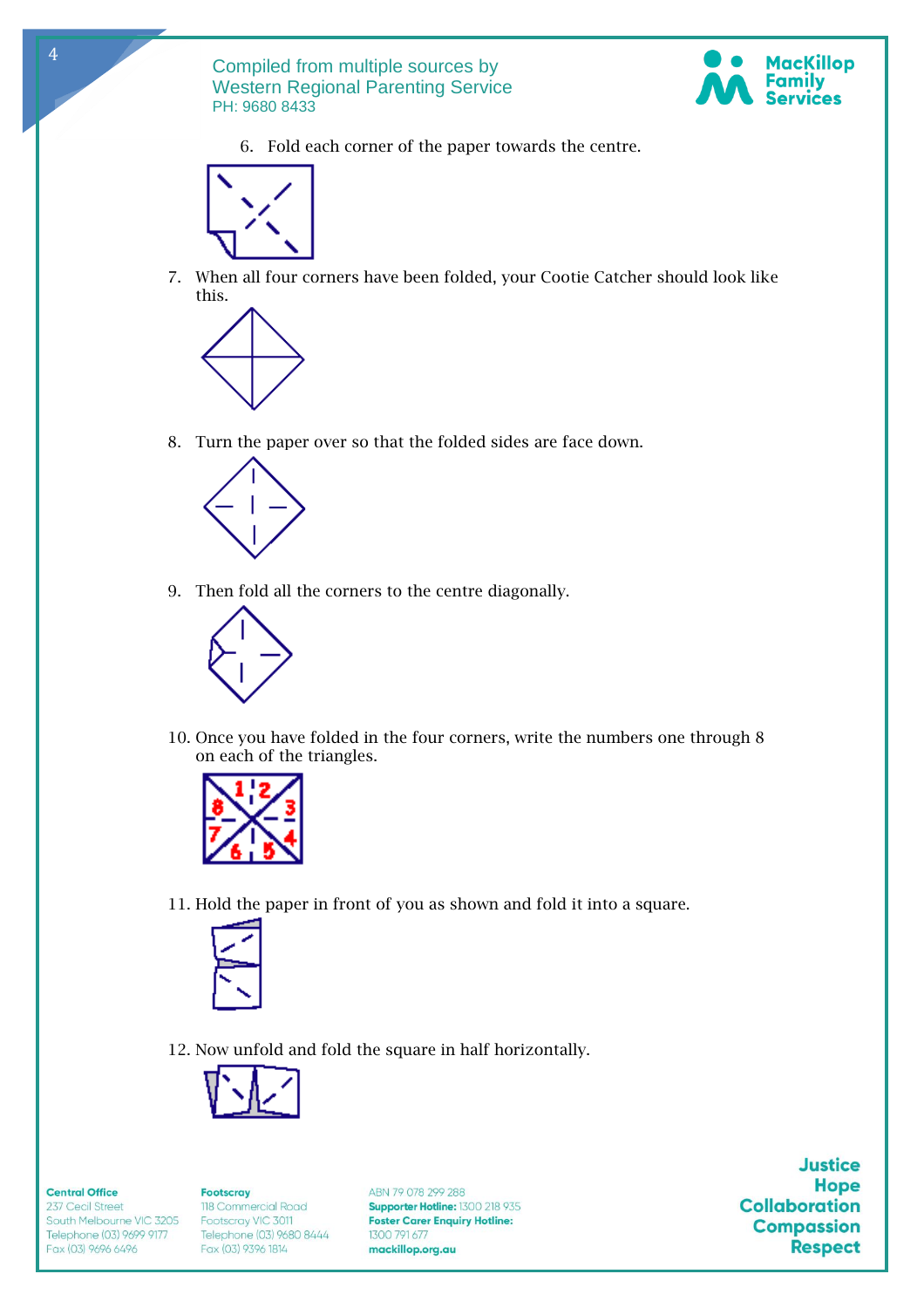

13. Open each flap and write something on each triangle. What you write depends on the type of Cootie catcher you have made.



14. Flip the Cootie Catcher over and write the name of a colour, animal, person or place on the flap.



15. Flip the Cootie Catcher over so that the numbers are face up. Fold the square in half and slip your thumbs and pointer finger under the four flaps.



# **How to play:**

- 1. Find a friend and ask them to pick a colour, animal, person or place that you have written on one of the flaps.
- 2. Moving the flaps in and out and side to side in time with the letters, spell out the word they have chosen.
- 3. Open the Cootie Catcher to reveal the numbers and ask them to pick one. Count out the number they have chosen by moving the flaps in and out and side to side. Ask them to pick another number and count it out in the same manner.
- 4. This time ask them to pick a third number and reveal the answer you have written on the inside flap.

Source: <https://www.squiglysplayhouse.com/ArtsAndCrafts/Crafts/CootieCatchers.html>

**Central Office** 

237 Cecil Street South Melbourne VIC 3205 Telephone (03) 9699 9177 Fax (03) 9696 6496

**Footscray** 118 Commercial Road Footscray VIC 3011 Telephone (03) 9680 8444 1300 791 677<br>Fax (03) 9396 1814 **mackillop.org.au** 

ABN 79 078 299 288 Supporter Hotline: 1300 218 935 **Foster Carer Enquiry Hotline:**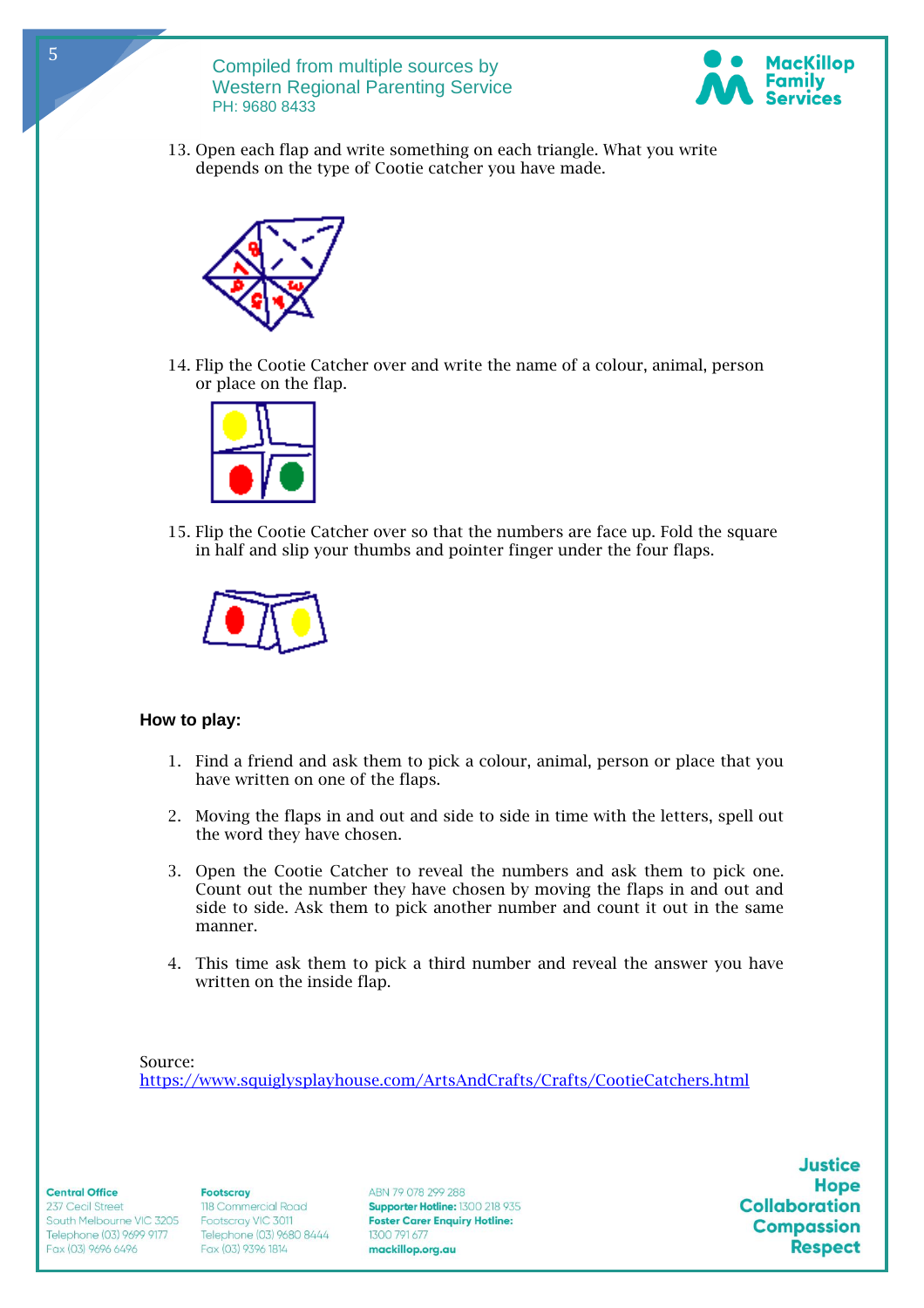



Copyright Easy Peasy and Fun for Red Ted Art | www.easypeasyandfun.com | www.redtedart.com

#### **Central Office**

237 Cecil Street South Melbourne VIC 3205 Telephone (03) 9699 9177 Fax (03) 9696 6496

## Footscray 118 Commercial Road Footscray VIC 3011 Telephone (03) 9680 8444 1300 791 677<br>Fax (03) 9396 1814 **mackillop.org.au**

ABN 79 078 299 288 Supporter Hotline: 1300 218 935 **Foster Carer Enquiry Hotline:**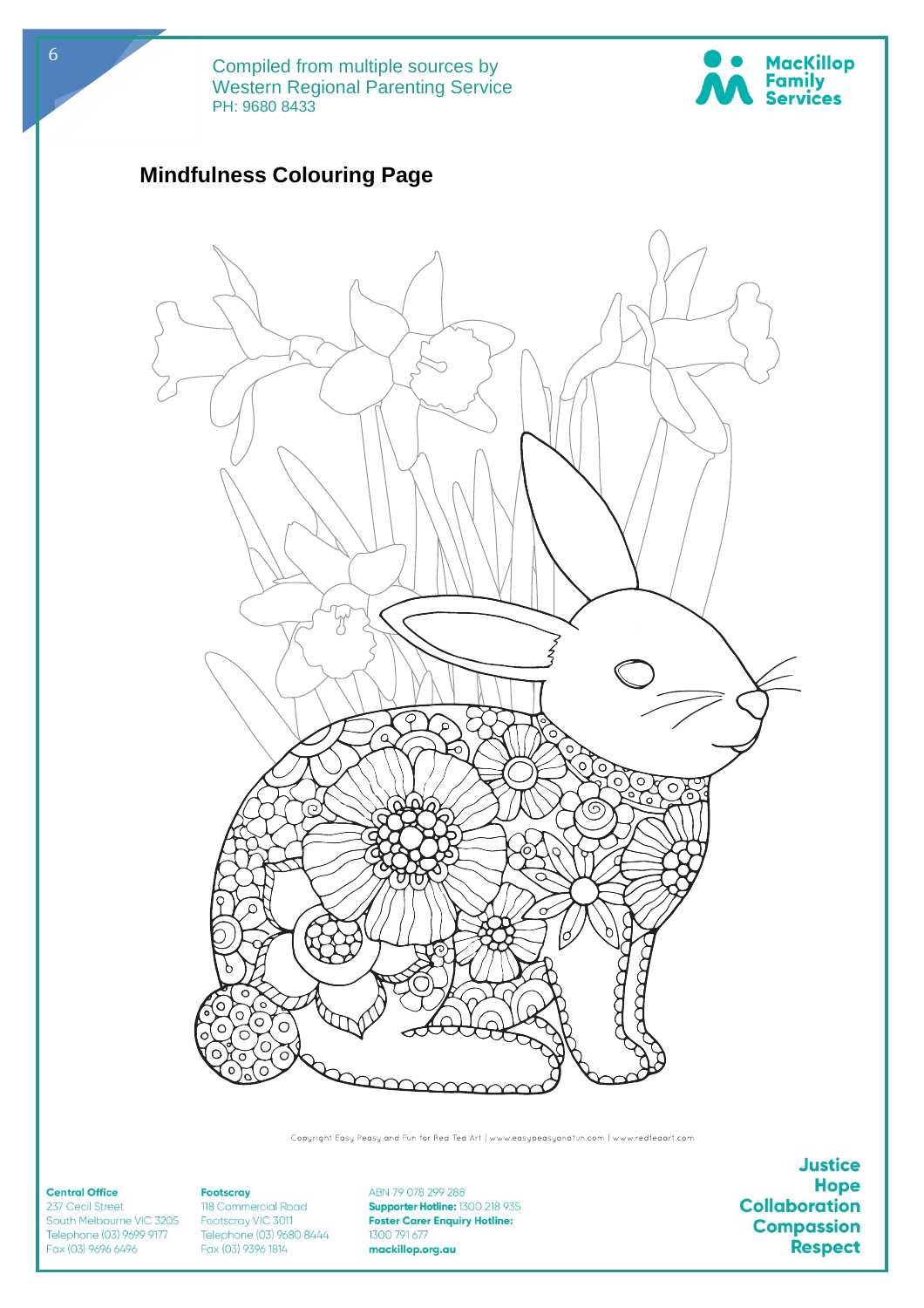

# **Glitter jars: How to make your own calm down jar or bottle**

Designed to soothe and relax, the swirling patterns created by glitter in these homemade glitter jars, water and food colouring are ideal for calming down a stressed out child (or adult, for that matter) – leading to their alternative name, 'calm down jars'.

Just give them a good shake, then watch until the glitter settles in the bottom of the jar to refocus and refresh an overwhelmed mind.

# **You will need**

7

- A jar or plastic bottle
- A jug of warm water
- 60ml glitter glue
- 3 drops of gel food colouring
- 60g-80g glitter



Note: For younger children, we'd recommend using a plastic jar or bottle rather than a glass jar, to prevent any accidents! Our quantities are based on a standard 500ml jar, so if you're using a larger bottle or container, you may need to scale up the ratios.

## **Method**

1. Add warm water to your jar or bottle until it reaches around a third of the way up.

2. Add the glitter glue and stir until it combined with the water.

3. Add around 3 drops of food colour and stir. You can add more or less depending on your preferred shade, but remember not to add too much or the mixture will become very dark and it will become hard to see the glitter.

4. Pour in the glitter! Again, you can use more or less than suggested, or go for a mix of chunky and fine glitter to give more texture to your jar. Stir well until combined with the existing mixture.

5. Top up your jar with the rest of the warm water, until it is almost full. Leave a little gap at the top of the jar to allow the mixture to move.

Top tip: Some of our Facebook followers tell us that adding a squirt of baby oil or liquid soap to your jar can give a slower moving 'galaxy' effect. You could also add sequins for extra effect.

|                          |                          | Source: https://www.goodtoknow.co.uk/family/things-to-do/glitter-jars-how-to- | <b>Justice</b>       |
|--------------------------|--------------------------|-------------------------------------------------------------------------------|----------------------|
| $calm$ -down-jar-105300  |                          |                                                                               |                      |
| <b>Central Office</b>    | <b>Footscray</b>         | ABN 79 078 299 288                                                            | <b>Hope</b>          |
| 237 Cecil Street         | 118 Commercial Road      | Supporter Hotline: 1300 218 935                                               | <b>Collaboration</b> |
| South Melbourne VIC 3205 | Footscray VIC 3011       | <b>Foster Carer Enquiry Hotline:</b>                                          | <b>Compassion</b>    |
| Telephone (03) 9699 9177 | Telephone (03) 9680 8444 | 1300 791 677                                                                  |                      |
| Fax (03) 9696 6496       | Fax (03) 9396 1814       | mackillop.org.au                                                              | <b>Respect</b>       |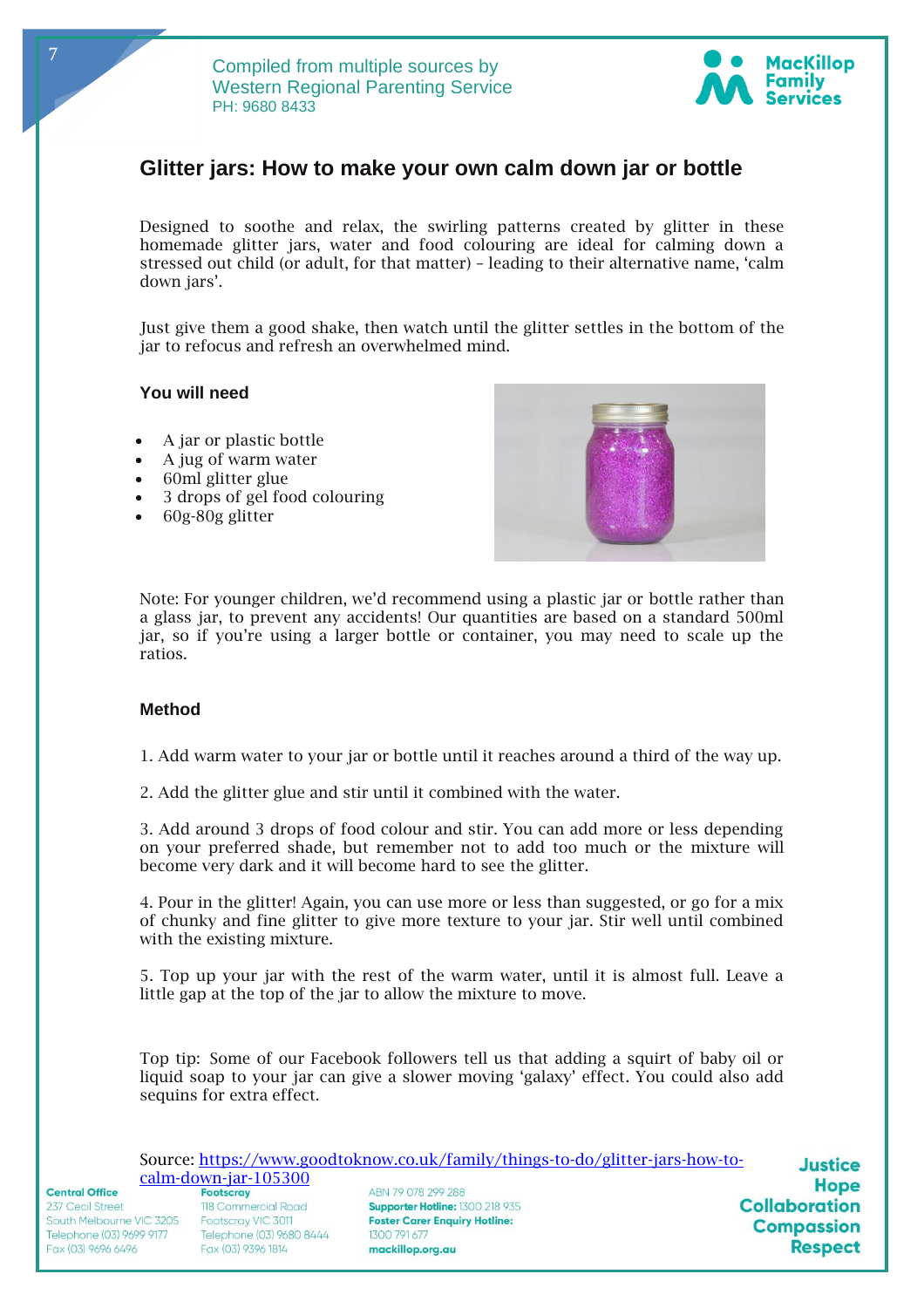# **How to Make a Macaroni Necklace**

# **You will need**

- 1 large jar filled with 2 cups water
- $1/2$  cup vinegar
- Paint or food colouring
- Cookie sheet or tray
- Uncooked pasta: Macaroni, Rigatoni, Penne, Ditalini, Ziti (the possibilities are endless!)
- **String**
- **Scissors**



# **Method**

1. You want to make a mixture of vinegar,

water, and dye. Start the dying process by filling a large jar or bowl with 2 cups of water. Pour a  $\frac{1}{2}$  cup of vinegar into the water.

2. Add the pasta that you want to dye into the water-vinegar mixture. If you plan to dye the pasta a few different colours, set up multiple jars with water and vinegar.

3. Squeeze paint into your water and vinegar mixture. You want the mixture to be really saturated with the colour you are planning on dying your pasta. If you are using food colouring—add in several (at least 4-5) drops into the mixture.

4. Have your pasta soak in the dye mixture for 20 minutes. You can take a piece out to check on how it is doing. If the colour is too light, have it soak for longer or try adding more pigment to the water and vinegar.

5. Carefully pour the dye mixture out into a sink. You can use a colander to help make sure you don't lose any of the pasta down the drain. Put the dyed pasta onto a cookie sheet or tray, and set out to dry. Wait about 30 minutes for your pasta to dry.

6. Measure the string to decide how long or short you want your necklace to be. Once you have decided, use scissors to cut the string.

7. Thread your string through one of your pieces of pasta, and tie a knot. This will help keep your other pasta beads from sliding off the string. You can also use this tied-on pasta to help fasten your necklace closed.

8. If you are using pasta with holes in them (penne, ziti, rigatoni, ditalini), then take the untied end of your string and thread it through that pasta. You can also experiment with tying your dyed pasta onto the string. Continue adding pasta beads to your necklaces until you feel that it's complete. If you want to space out your beads, you can try tying knots in the string between them.

9. Make sure you stop threading beads onto your string with enough room to tie it closed. Use the threading end to feed the string through the first tied on pasta bead. Then tie a knot in the string.

| <b>Central Office</b> |  |
|-----------------------|--|
|                       |  |

237 Cecil Street South Melbourne VIC 3205 Telephone (03) 9699 9177 Fax (03) 9696 6496

118 Commercial Road Footscray VIC 3011 Telephone (03) 9680 8444 1300 791 677<br>Fax (03) 9396 1814 **mackillop.org.au** 

Source:<https://www.thesprucecrafts.com/macaroni-necklace-4175051> Supporter Hotline: 1300 218 935 **Foster Carer Enquiry Hotline:** 

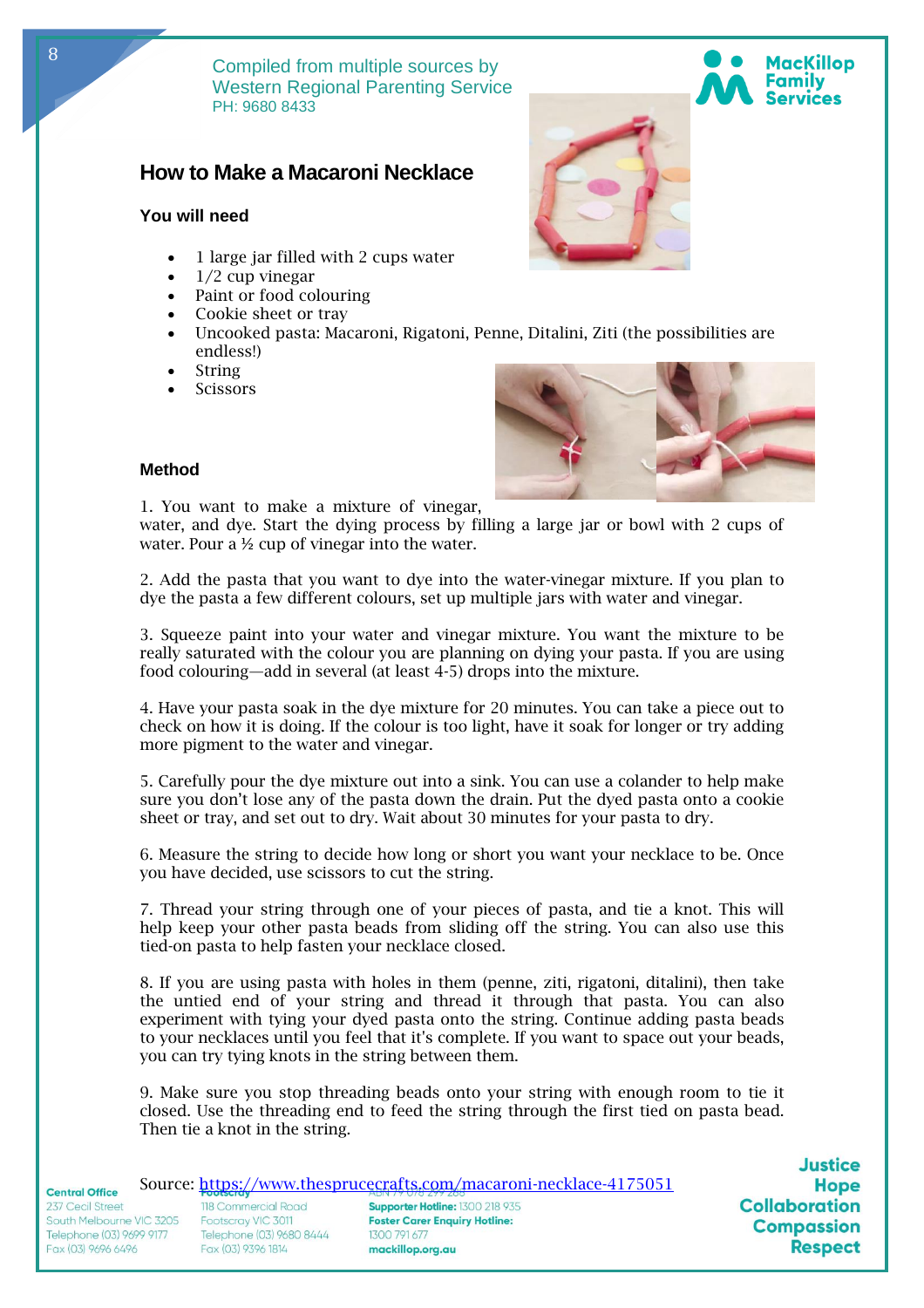

# **Salt Dough Handprint Ornament**

# **Ingredients**

- 4 cups all purpose flour
- 1 cup salt
- 1.5 cups warm water
- Clear Glaze Finish or Mod Podge



# **Instructions**

Preheat your oven to 130 degrees Celsius

- 1. Combine all of your ingredients and knead for 10 minutes. If your dough is too dry add a little bit more water in and continue to knead.
- 2. Roll out the dough to a thickness that you'd like your salt dough ornament to be.
- 3. Using a large cookie cutter, cut out different shapes for your salt dough ornament.
- 4. If you want your child's handprint- have you child place their hand into the salt dough ornament. If the dough is too hard to get an imprint it may be too dry and you can continue to knead by adding in a little bit more water.
- 5. Using a straw, make a hole in the top for where you want to hang your salt dough ornament.
- 6. Bake for 1-2 hours. If your ornaments are still doughy, put back in for another hour. (It will depend on your thickness how long you need to bake for. The thinner ornaments will take less time but thicker may take more).
- 7. If you encounter too much puffing, roll out thinner ornaments and this will help reduce the puffing. If the ornament is still a bit doughy, bake for longer or let sit out a few days to harden before decorating. The thickness of the dough will determine how long you have to bake them for. You can also raise the temperature but do this gradually as they may start to puff up. We prefer to bake them at a lower temperature for longer and let them air dry for a few days.
- 8. Once cool, you can decorate by painting with acrylic or kids paint.
- 9. To make the hand glittery, fill the handprint with glue then sprinkle glitter on top of the glue, shake off the excess and let it dry.
- 10. Spray with a clear glaze finish or finish with mod podge.

**Central Office** 

237 Cecil Street South Melbourne VIC 3205 Telephone (03) 9699 9177 Fax (03) 9696 6496

**Footscray** 118 Commercial Road Footscray VIC 3011 Telephone (03) 9680 8444 1300 791 677<br>Fax (03) 9396 1814 **mackillop.org.au** 

ABN 79 078 299 288 Supporter Hotline: 1300 218 935 **Foster Carer Enquiry Hotline:** 

**Justice Hope Collaboration Compassion Respect** 

9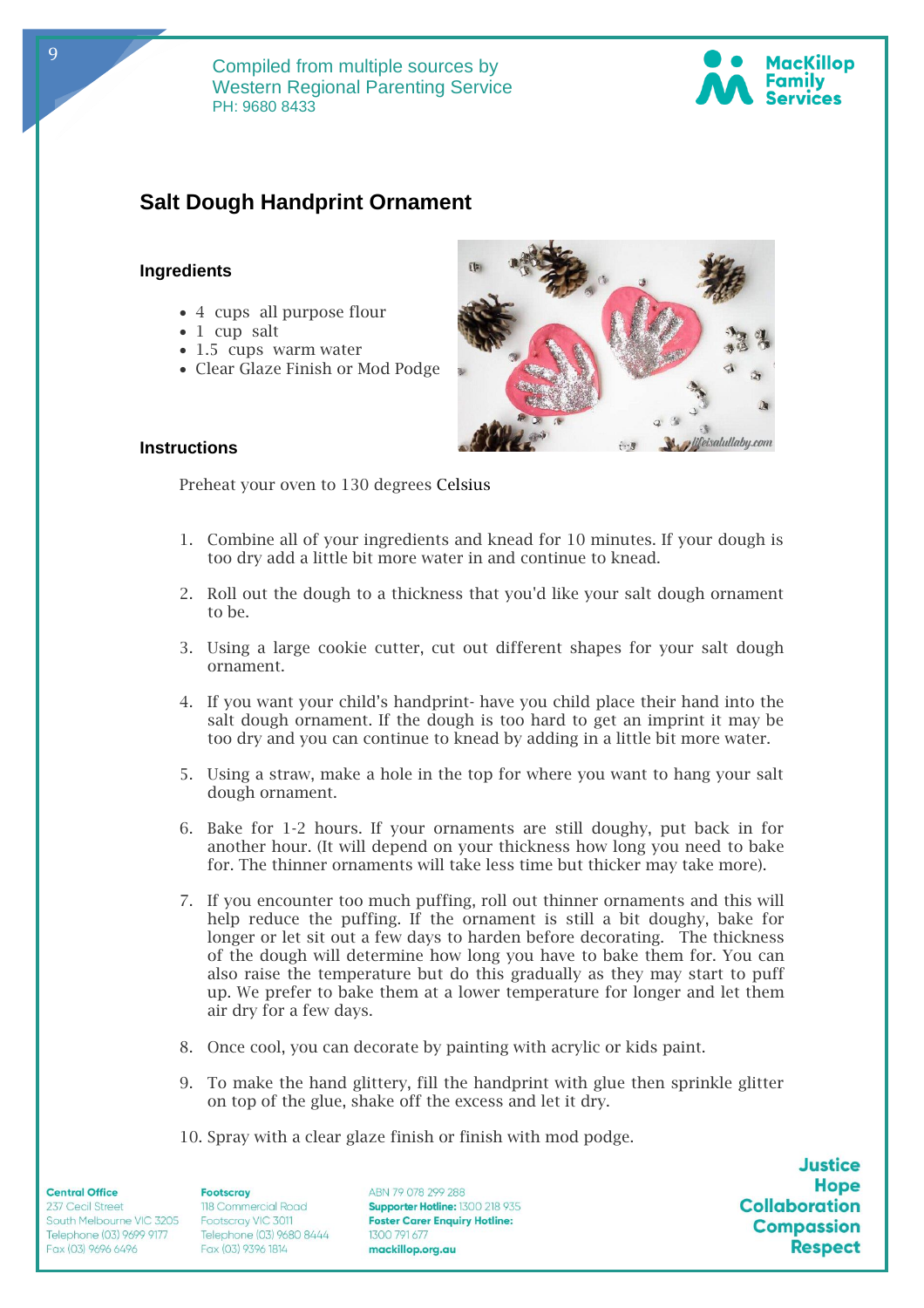

# Source:<https://www.thebestideasforkids.com/salt-dough-handprint-ornament/>

# **Hopscotch**

Hopscotch is an old traditional game that still brings loads of fun and laughter in school yards everywhere. With these easy steps you can create your own hopscotch at home, inside or out!

#### **What you need**

- Chalk or masking tape
- Markers for each person playing pebble, bottle cap, shell, button, etc.



## **Activity**

Use chalk to draw a hopscotch pattern on the ground or use masking tape on the floor.

Create a diagram with eight sections and number them.

Each player has a marker such as a stone, bottlecap, shell, button, etc.

For younger children simply hopping across the single versus double squares can provide hours of fun.

The first player stands behind the starting line to toss his or her marker in square one.

Hop over square one to square two and then continue hopping to square eight, turn around, and hop back again.

Pause in square two to pick up the marker, hop in square one, and out.

Then continue by tossing the stone in square two.

All hopping is done on one foot unless the hopscotch design is such that two squares are side-by-side.

Then two feet can be placed down with one in each square.

A player must always hop over any square where a maker has been placed.

Getting out: A player is out if the marker fails to land in the proper square, the hopper steps on a line, the hopper loses balance when bending over to pick up the marker and puts a second hand or foot down, the hopper goes into a square where a marker is, or if a player puts two feet down in a single box.

The player puts the marker in the square where he or she will resume playing on the next turn, and the next player begins.

#### **Central Office**

237 Cecil Street South Melbourne VIC 3205 Telephone (03) 9699 9177 Fax (03) 9696 6496

#### **Footscrav** 118 Commercial Road Footscray VIC 3011 Telephone (03) 9680 8444 1300 791 677<br>Fax (03) 9396 1814 **mackillop.org.au**

ABN 79 078 299 288 Supporter Hotline: 1300 218 935 **Foster Carer Enquiry Hotline:**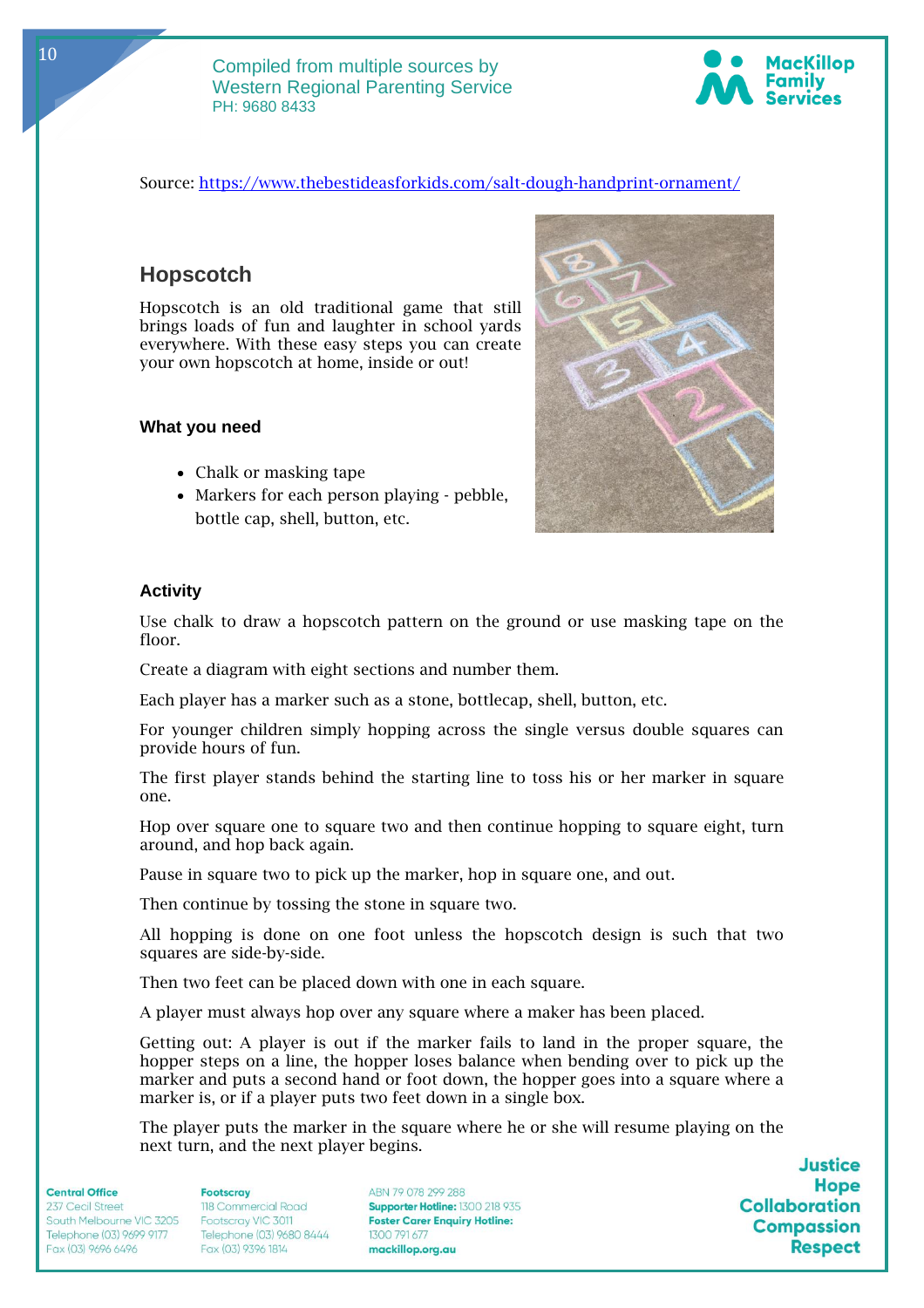

Source: [https://www.kidspot.com.au/things-to-do/activity](https://www.kidspot.com.au/things-to-do/activity-articles/hopscotch/news-story/4272569c82c29d6bd2a66080f43ec352)[articles/hopscotch/news-story/4272569c82c29d6bd2a66080f43ec352](https://www.kidspot.com.au/things-to-do/activity-articles/hopscotch/news-story/4272569c82c29d6bd2a66080f43ec352)

# **Videos: How to play Elastics**

With just a long piece of elastic and a couple of pairs of willing ankles, elastics was the ultimate game of fun. Even better were the great jingles you sang as you jumped! Such a great retro party game to keep the kids entertained. If you don't have people to hold the elastic you can put it around the bottom of a chair.

Click on the links below to go to the YouTube tutorial:

How To Play Elastics by Pinehill Primary School <https://www.youtube.com/watch?v=znkZx5CSTFs>



PLAY: Eduplus - Elastic Rope Skipping Game [https://www.youtube.com/watch?time\\_continue=3&v=UGWElNHQN\\_k&feature=emb\\_](https://www.youtube.com/watch?time_continue=3&v=UGWElNHQN_k&feature=emb_logo) [logo](https://www.youtube.com/watch?time_continue=3&v=UGWElNHQN_k&feature=emb_logo)

#### **Central Office**

237 Cecil Street South Melbourne VIC 3205 Telephone (03) 9699 9177 Fax (03) 9696 6496

#### **Footscray** 118 Commercial Road Footscray VIC 3011 Telephone (03) 9680 8444 1300 791 677<br>Fax (03) 9396 1814 **mackillop.org.au**

ABN 79 078 299 288 Supporter Hotline: 1300 218 935 **Foster Carer Enquiry Hotline:**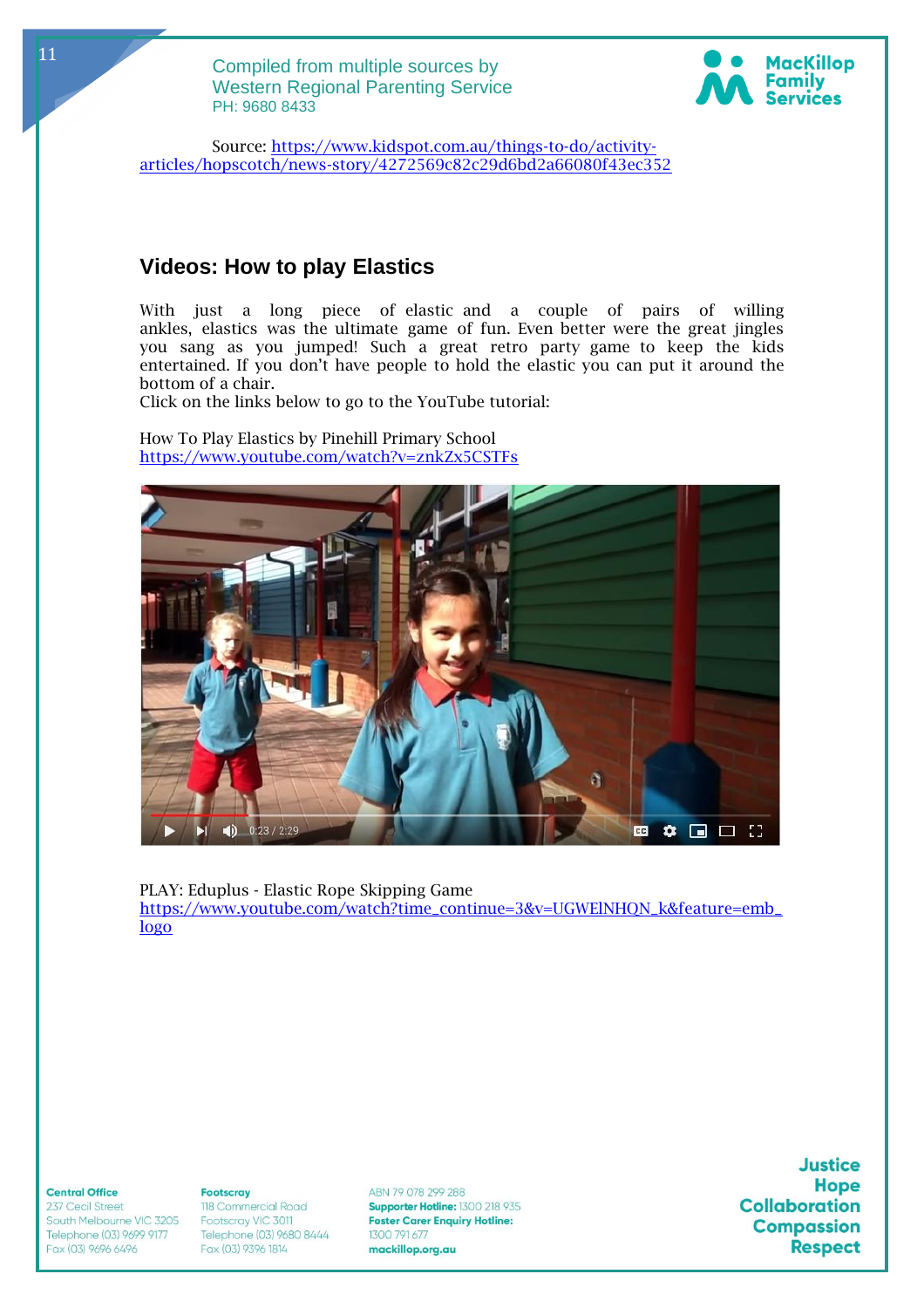



# **Videos: How to play string games**

String games are an easy game with different variations to explore online. This game can be played as a one or two person game. All you will need is a string!

String hand game "two of diamonds" [https://www.youtube.com/watch?time\\_continue=1&v=KP0J\\_wsUSXw&feature=emb\\_l](https://www.youtube.com/watch?time_continue=1&v=KP0J_wsUSXw&feature=emb_logo) [ogo](https://www.youtube.com/watch?time_continue=1&v=KP0J_wsUSXw&feature=emb_logo)



#### **Central Office**

237 Cecil Street South Melbourne VIC 3205 Telephone (03) 9699 9177 Fax (03) 9696 6496

## **Footscray** 118 Commercial Road Footscray VIC 3011 Telephone (03) 9680 8444 1300 791 677<br>Fax (03) 9396 1814 **mackillop.org.au**

ABN 79 078 299 288 Supporter Hotline: 1300 218 935 **Foster Carer Enquiry Hotline:**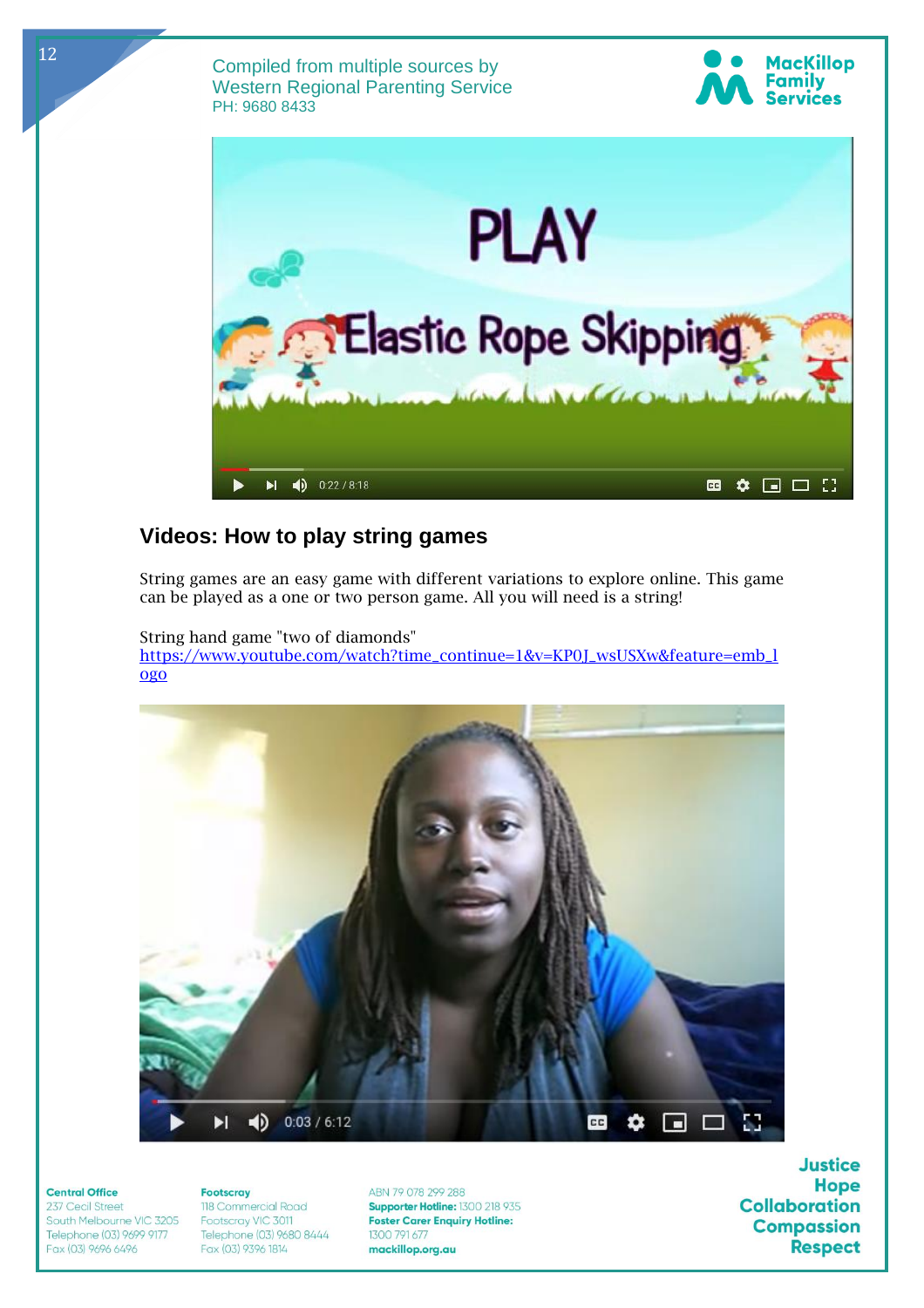

How to do Cat's Cradle EASY! Step by step, with string <https://www.youtube.com/watch?v=VpHTPnrYLzQ>

![](_page_12_Picture_3.jpeg)

# **Article: 30 ideas for easy outdoor games**

Follow the link to read an article with 30 suggestions of fun, outdoor games:

JENNY WILLIAMS CULTURE 08.20.09 08:00 AM

# **30 Classic Outdoor Games for Kids**

![](_page_12_Picture_8.jpeg)

## **Central Office**

237 Cecil Street South Melbourne VIC 3205 Telephone (03) 9699 9177 Fax (03) 9696 6496

**Footscray** 118 Commercial Road Footscray VIC 3011 Telephone (03) 9680 8444 1300 791 677<br>Fax (03) 9396 1814 **mackillop.org.au** 

ABN 79 078 299 288 Supporter Hotline: 1300 218 935 **Foster Carer Enquiry Hotline:**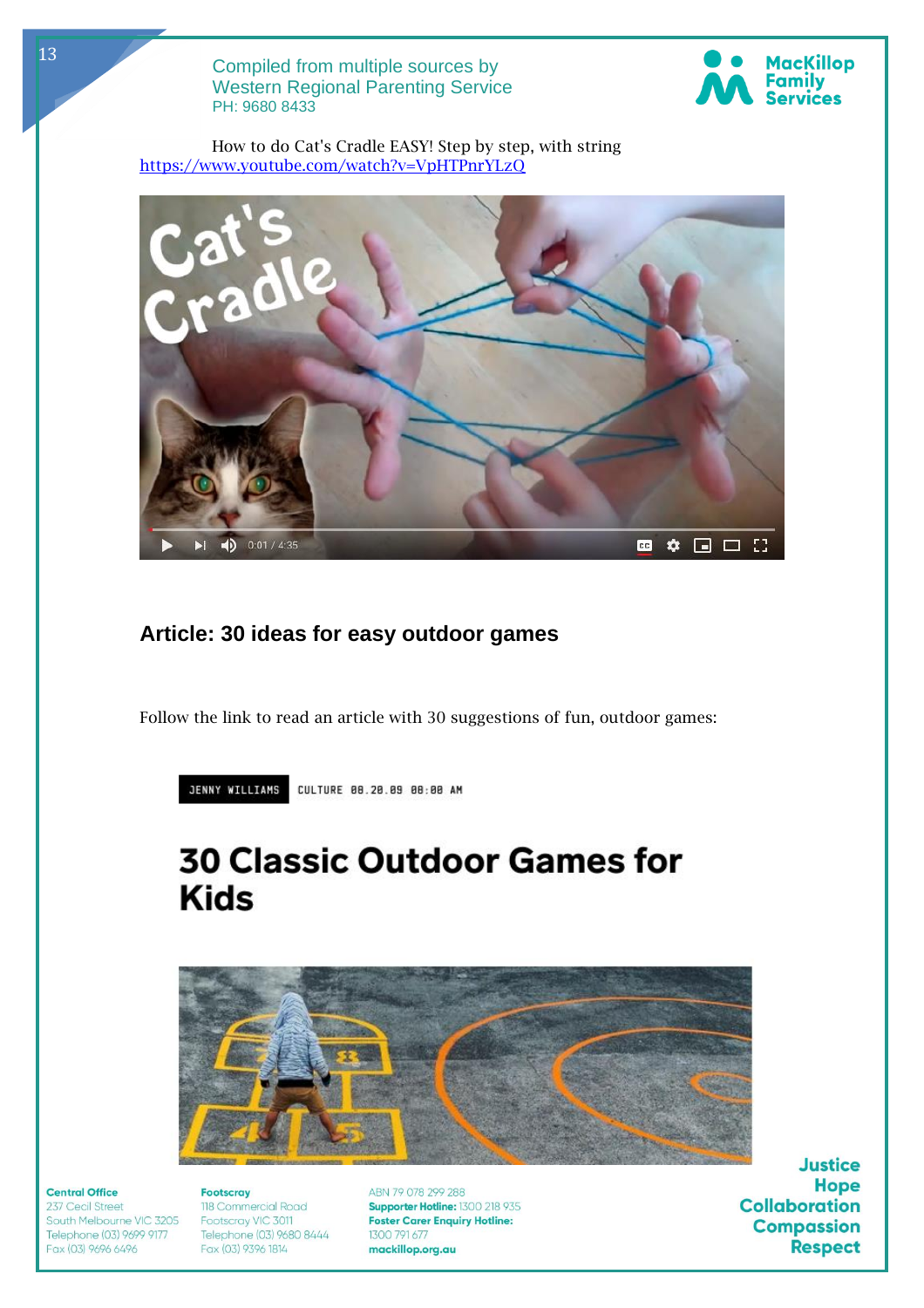![](_page_13_Picture_1.jpeg)

<https://www.wired.com/2009/08/simpleoutdoorplay/>

# **Try some of the following play ideas**:

- Make a sock puppet using old socks. Sew on buttons or paste other bits of material for eyes, nose and hair.
- Fill a box with clean, old clothes for dressing up.
- Tape some scrap paper together to make a simple book. Let your child create the story and decorate the pages either by drawing the characters themselves or cutting and pasting them out of old magazines.
- Make a video. Your child could write the script and make the costumes, then video themselves using a smartphone or camera. They can edit and add special effects with software or apps.
- Find some big, old boxes and see what your child can do with them. They could become a cubby house, rocket ship or hideout. You could ask your local supermarket or electrical retailer if they have boxes you could take home.
- Turn old sheets into a tent by draping them over the backs of chairs, or make a cubby house by draping a sheet over the edges of the table.

Source: [https://raisingchildren.net.au/school-age/play-media-technology/low-cost](https://raisingchildren.net.au/school-age/play-media-technology/low-cost-play-ideas/homemade-toys)[play-ideas/homemade-toys](https://raisingchildren.net.au/school-age/play-media-technology/low-cost-play-ideas/homemade-toys)

# **Educational online games:**

# **PBS Kids**

The broadcaster PBS is known for its great video content for kids, and its website offers numerous educational games that will engage kids' curiosity to learn.

<https://pbskids.org/games/>

# **ABC Kids**

ABC Kids creates a magical world where your children can learn, play and explore through our trusted programs, games, and activities.

<https://www.abc.net.au/abckids/games/>

#### **Central Office**

237 Cecil Street South Melbourne VIC 3205 Telephone (03) 9699 9177 Fax (03) 9696 6496

**Footscrav** 118 Commercial Road Footscray VIC 3011 Telephone (03) 9680 8444 1300 791 677<br>Fax (03) 9396 1814 **mackillop.org.au** 

ABN 79 078 299 288 Supporter Hotline: 1300 218 935 **Foster Carer Enquiry Hotline:**